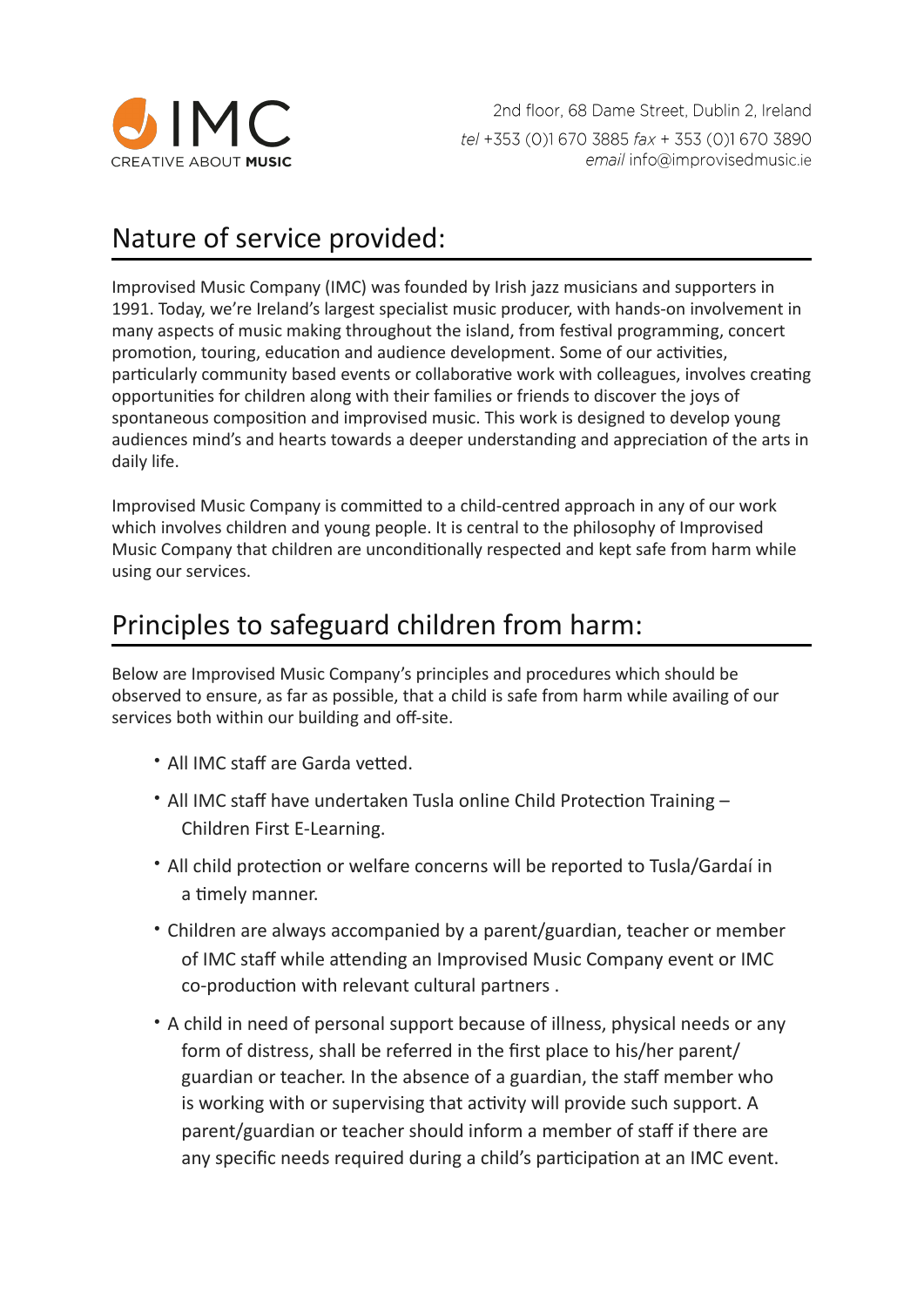# Risk Assessment:

We have carried out an assessment of any potential for harm to a child while availing of our services. Below is a list of the areas of risk identified and the list of procedures for managing these risks.

|                | <b>Risk identified</b>                                                                                        | Procedure in place to manage risk<br>identified                                                                                                                                                                                                                                                                                                                                                                                                                                                                                                                       |
|----------------|---------------------------------------------------------------------------------------------------------------|-----------------------------------------------------------------------------------------------------------------------------------------------------------------------------------------------------------------------------------------------------------------------------------------------------------------------------------------------------------------------------------------------------------------------------------------------------------------------------------------------------------------------------------------------------------------------|
| 1              | Risk of harm to a child<br>due to inadequate<br>supervision of<br>participants                                | IMC events involving children are staffed to ensure<br>All staff and volunteers are provided with the Child<br>Protection Policy.<br>Any breach of the Child Protection Policy will be<br>reported to the relevant event manager.<br>The Child Protection Policy is reviewed every 2<br>years.                                                                                                                                                                                                                                                                        |
| $\overline{2}$ | Risk of harm to a child<br>due to an inappropriate<br>action by an IMC member                                 | All IMC staff are Garda vetted, have received Tusla<br>Children First E-learning training, and are trained<br>in the procedures specified in IMC's Child<br>Protection Policy.<br>All staff know the procedures to make a referral to<br>the Designated Liaison Person or directly to Tusla.<br>Any breach of the Child Protection Policy at an<br>IMC event will be reported to the relevant event<br>manager.<br>Internal disciplinary processes are in place where<br>the issue concerns an employee.<br>The Child Protection Policy is reviewed every 2<br>years. |
| 3              | Risk of harm to a child<br>due to an inappropriate<br>action by an IMC<br>partner/co-producer/<br>facilitator | All IMC partners/co-producers/facilitators<br>involved in an IMC event including children<br>receive a copy of IMC's Child Protection Policy and<br>Child Safeguarding Statement and are required to<br>adhere to the guidelines therein, as well as any<br>host organisation's policies and procedures.<br>All staff know the procedures to make a referral to<br>the Designated Liaison Person or directly to Tusla.                                                                                                                                                |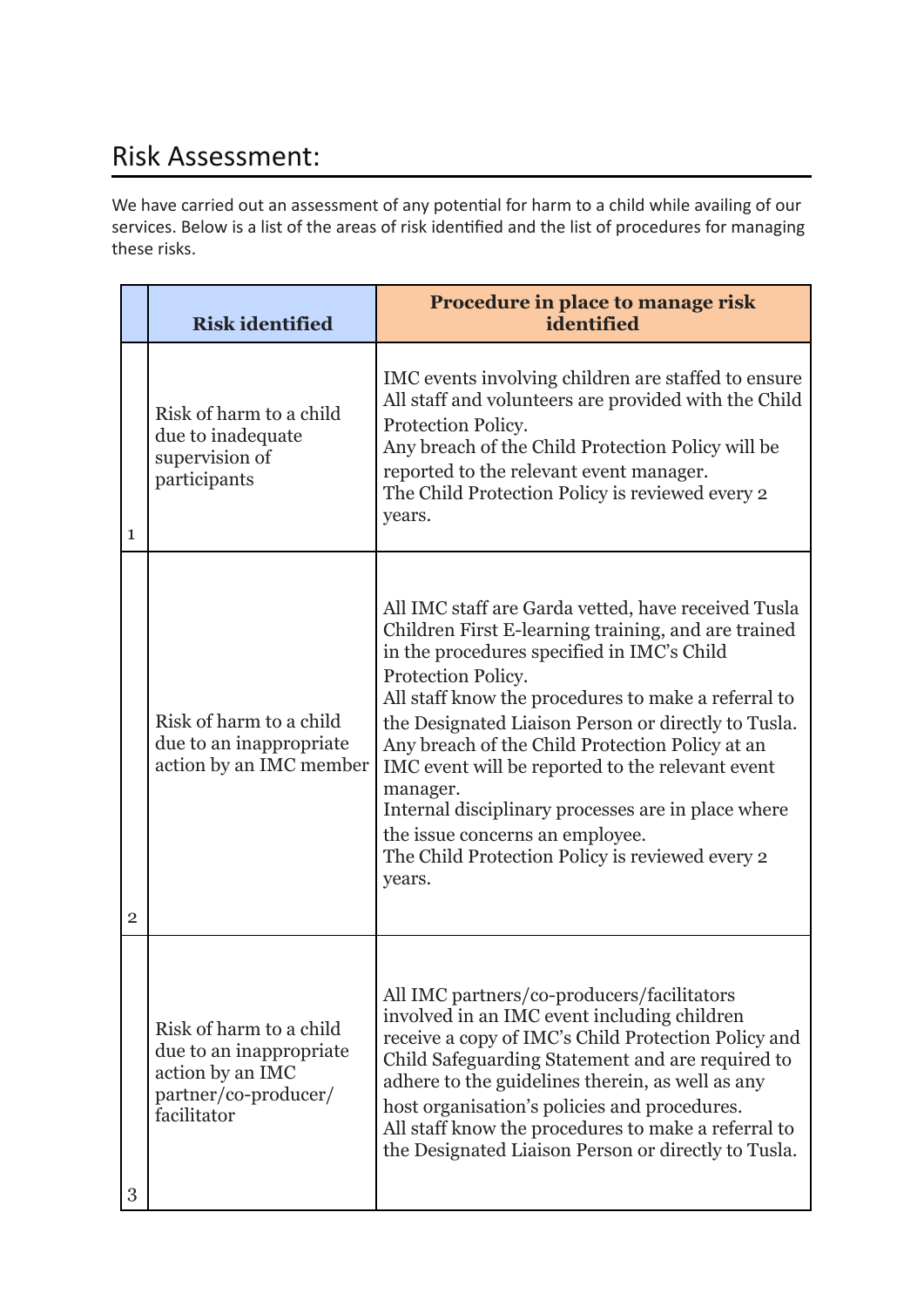|                | <b>Risk identified</b>                                                                            | Procedure in place to manage risk<br>identified                                                                                                                                            |
|----------------|---------------------------------------------------------------------------------------------------|--------------------------------------------------------------------------------------------------------------------------------------------------------------------------------------------|
| $\overline{4}$ | Risk of harm to a child<br>from another source<br>reported to an IMC<br>member/co-producer        | All staff know the procedures to make a referral to<br>the Designated Liaison Person or directly to Tusla.<br>The relevant school may also be notified where<br>appropriate.               |
| 5              | Risk of harm to a child<br>from another source<br>suspected by an IMC staff<br>member/co-producer | All staff know the procedures to make a referral to<br>the Designated Liaison Person or directly to Tusla.<br>The relevant school may also be notified where<br>appropriate.               |
| 6              | Risk of delay in making<br>referrals to Tusla.                                                    | All staff are trained and supported to ensure they<br>can act promptly and not delay in contacting the<br>Designated Liaison Person or Tusla when they<br>deem a referral may be required. |

# Procedures

Improvised Music Company's Child Safeguarding Statement has been developed in line with requirements under the *Children First Act 2015*, and the *Children First: National Guidance*, and Tusla's *Child Safeguarding: A Guide for Policy, Procedure and Practice*. In addition to the procedures listed in our risk assessment, the following procedures support our intention to safeguard children while they are availing of our services:

- Procedure for the management of allegations of abuse or misconduct against workers/volunteers of a child availing of our services
- Procedure for the safe recruitment and selection of workers and volunteers to work with children
- Procedure for provision of, and access to, child safeguarding training and information, including the identification of the occurrence of harm
- Procedure for the reporting of child protection or welfare concerns to Tusla or the Gardaí as appropriate
- Procedure for maintaining a list of the persons (if any) in the relevant service who are 'Mandated Persons' as defined under the Children First Act 2015
- Procedure for appointing a Designated Liaison Person.

All procedures listed are available upon request.